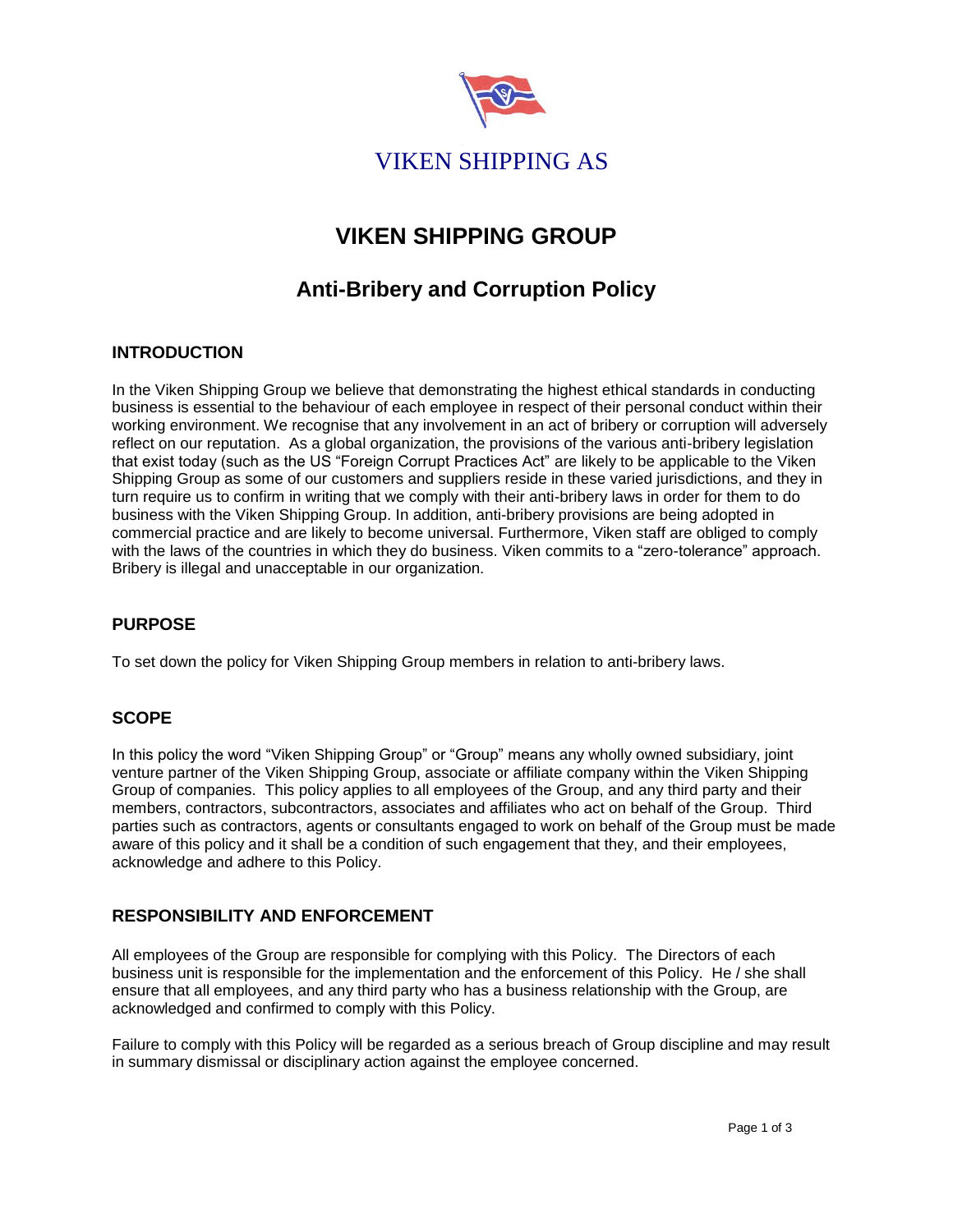

# **THE ANTI-BRIBERY POLICY**

The Group prohibits offering, giving, requesting or receiving any bribe, either directly or indirectly through a third party, whether in cash or other inducement with the intention of:

- influencing the judgment of others regarding any business of the Group;
- gaining an improper advantage when conducting business transactions;
- Influencing the use of authority, discretionary or otherwise, by any Government official to gain business, or a business advantage.

#### **FACILITATION PAYMENTS**

Facilitation and extraditing payments are prohibited. The purpose of these payments are to expedite or to secure the performance of a routine government action. An employee of the Group shall not pay any type of facilitation payment in cash or any other form of inducement either directly or indirectly to an official of the local government. Should the circumstance become inevitable, the employee will obtain advice from their reporting director and request the receipts and identification details of the official making the demand. Details of any action taken or to be taken must be immediately reported to the reporting director of the employee.

Proper and adequate written guidelines and procedures should be obtained in respect of facilitation payments if the areas in which the Group do business face a higher risk of violation of the applicable antibribery laws. This Policy does not apply to situations where the life, liberty or health of any Group employee or employee of an engaged third party is jeopardized.

#### **INTERPRETING THE POLICY**

It is not the intention of the Policy to prevent the following activities, particularly in relation to our role as shipowner:

- Normal and appropriate hospitality and promotional expenditure;
- The giving and receiving of ceremonial gifts on a festival or at another special time;
- The use of any recognised and official fast-track process which is publicly available to all on payment of a fee.

Such hospitality, promotional expenditure or gifts must be in moderation and not place any expectation on the recipient to reciprocate either in kind or by performing, or failing to perform, any other task in return. If there is any doubt as to whether an action might constitute a violation to the Applicable Anti-Bribery Laws, the matter should be referred to managing director for a decision **before proceeding**.